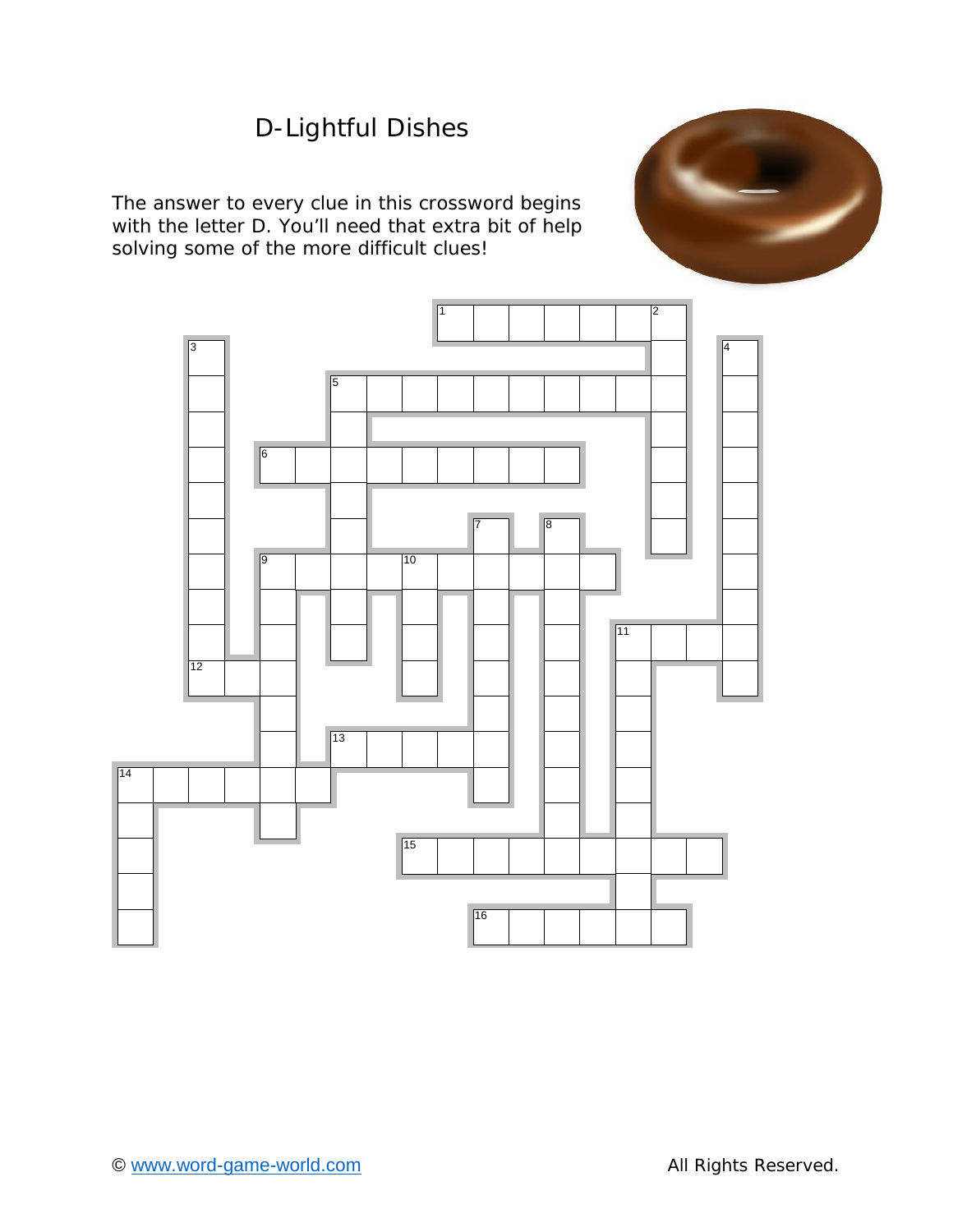## Clues

#### Across

- 1. Type of cold eggs prepared with savory seasoning
- 5. The lower part of a chicken's or turkey's leg (plural)
- 6. Strong coffee served after dinner in a small cup
- 9. Dehydrated apples, bananas, apricots, etc. (2 wds)
- 11. Oblong, fleshy fruit of an Old World palm tree
- 12. Goes well with chips or fresh vegetables
- 13. Chicken or turkey sliced and baked with broccoli and hollandaise sauce
- 14. Light, rich flaky pastry
- 15. A weed with bright yellow flowers, whose leaves are sometimes eaten as "greens"
- 16. A large, long white winter radish

#### Down

- 2. Any sweet dish served at the end of a meal
- 3. Kind of rich chocolate cake (2 wds)
- 4. Hot morning beverage made with a certain kind of appliance (2 wds)
- 5. A piece of dough cooked by boiling or steaming
- 7. Refers to a sauce that goes on salad or to poultry stuffing
- 8. A cucumber prepared with a certain aromatic herb (2 wds)
- 9. A kind of thick, baked pizza (2 wds)
- 10. The flesh of a web-footed swimming bird
- 11. One of several cuts of beef, typically a boneless ribeye steak or a bone-in top loin steak
- 14. A small ring of sweet dough, fried in fat, sometimes filled or frosted